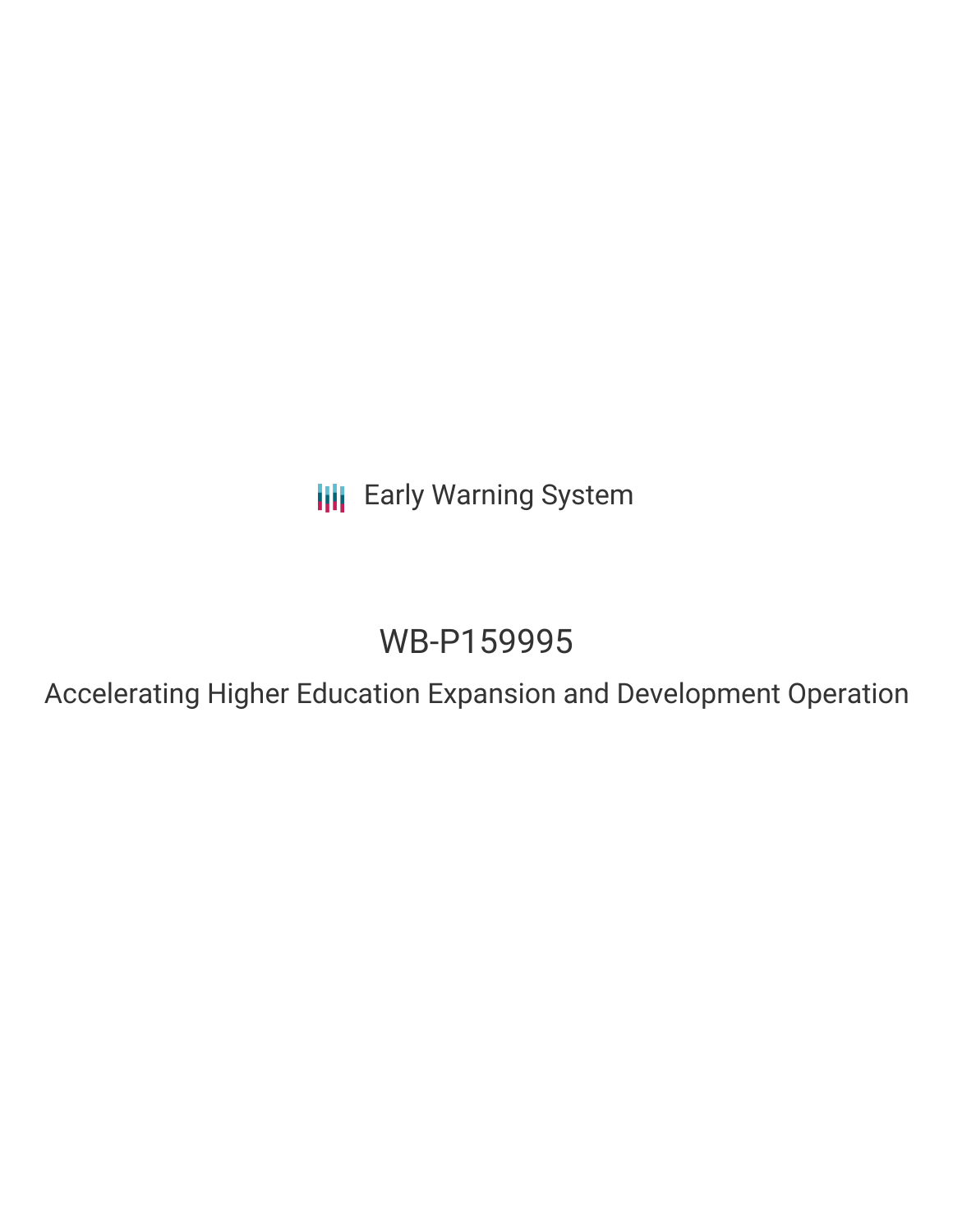

#### **Quick Facts**

| <b>Countries</b>               | Sri Lanka                      |
|--------------------------------|--------------------------------|
| <b>Financial Institutions</b>  | World Bank (WB)                |
| <b>Status</b>                  | Active                         |
| <b>Bank Risk Rating</b>        | С                              |
| <b>Voting Date</b>             | 2017-05-12                     |
| <b>Borrower</b>                | <b>GOVERNMENT OF SRI LANKA</b> |
| <b>Sectors</b>                 | <b>Education and Health</b>    |
| <b>Investment Amount (USD)</b> | \$100.00 million               |
| <b>Project Cost (USD)</b>      | \$100.00 million               |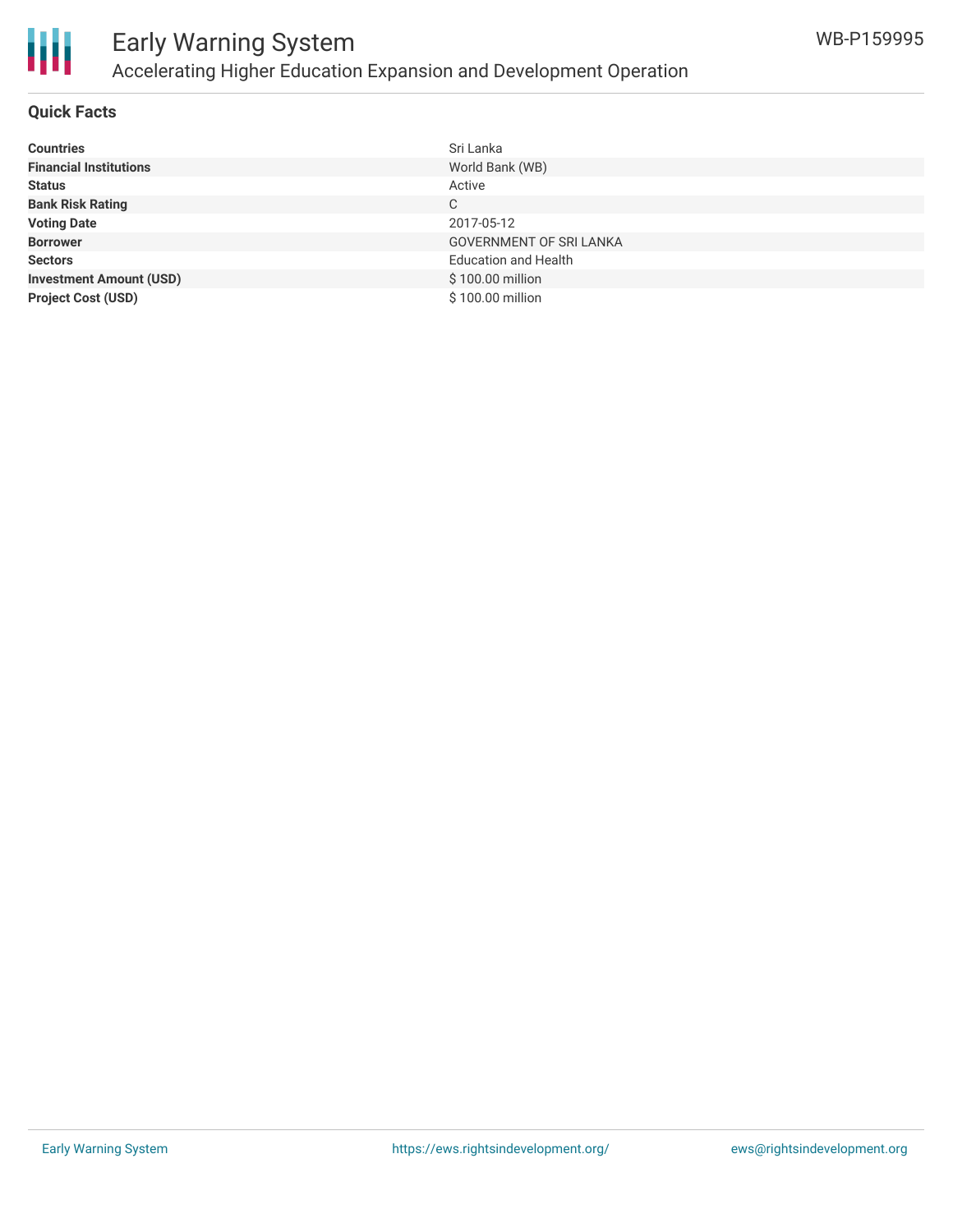

### **Project Description**

This project aims to expand enrollment in priority disciplines, improve the quality of degree programs, and promote research and innovation in higher education.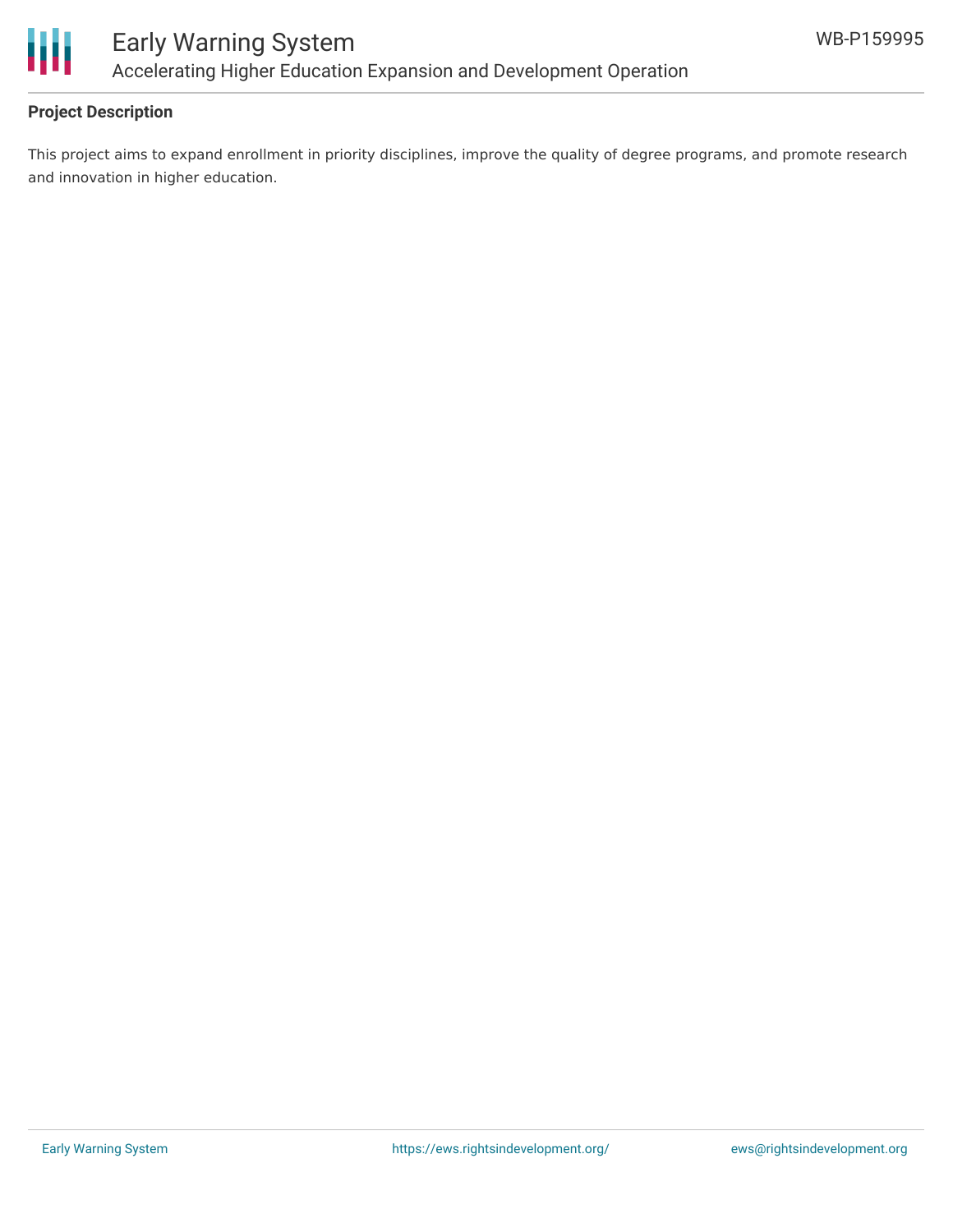

#### **Investment Description**

World Bank (WB)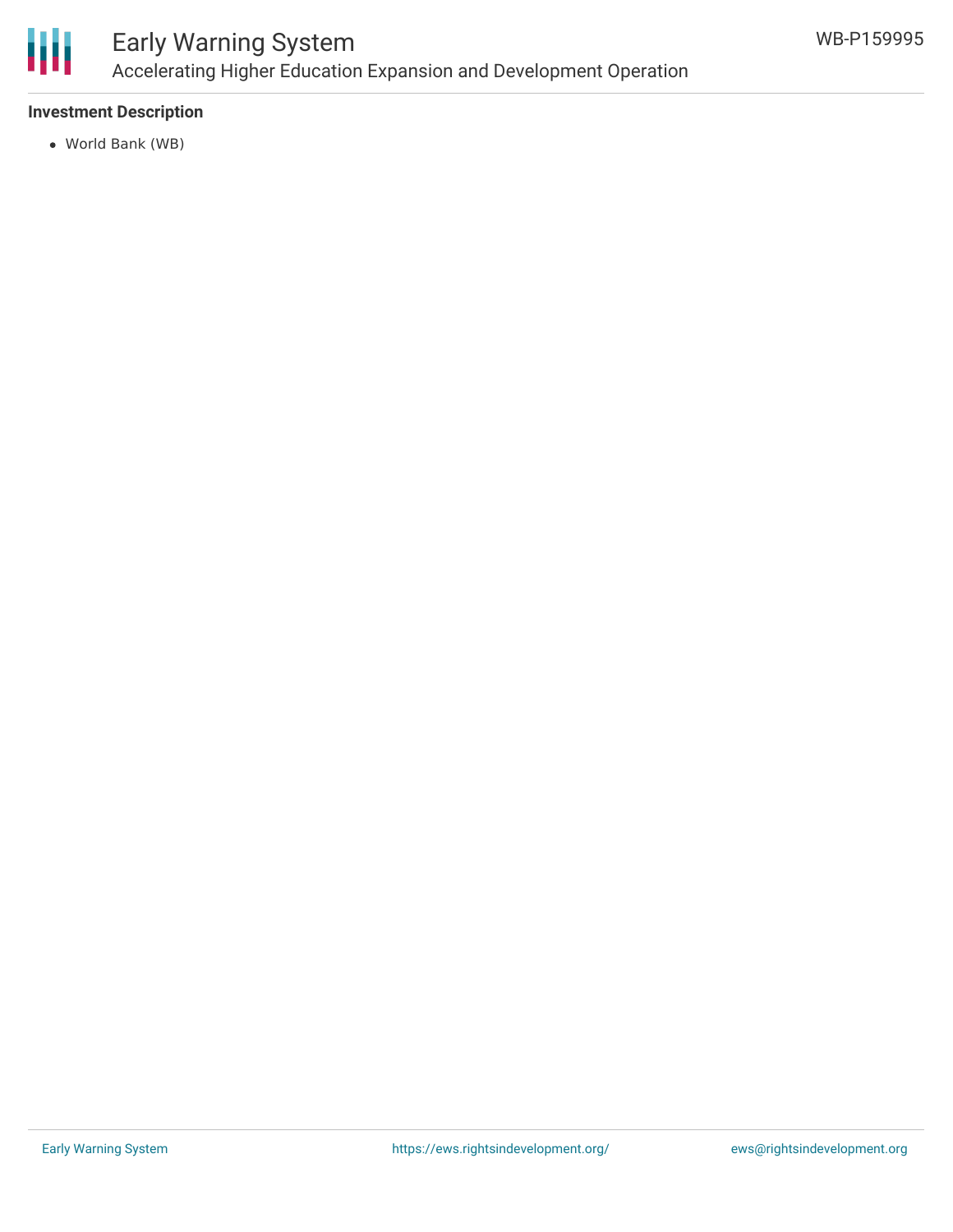

## **Contact Information**

World Bank: Contact: Dr Harsha Aturupane Title: Lead Education Specialist Tel: +94-11-5561306 Email: daturupane@worldbank.org

Borrower/Client/Recipient: Contact: Mr. Priyantha Ratnayake Title: Director-General, Department of External Resources, Ministry of National Policy and Economic Affairs Tel: +94-11- 2484693, 2434876 Email: dg@erd.gov.lk

Implementing Agencies: Name of Agency: Ministry of Higher Education and Highways Contact: Mr Russel Aponsu Titre: Director Planning State Ministry of Higher Education and Highways Tel: +94-11-2693460 Email: aponsu@gmail.com

#### ACCOUNTABILITY MECHANISM OF WORLD BANK

The World Bank Inspection Panel is the independent complaint mechanism and fact-finding body for people who believe they are likely to be, or have been, adversely affected by a World Bank-financed project. If you submit a complaint to the Inspection Panel, they may investigate to assess whether the World Bank is following its own policies and procedures for preventing harm to people or the environment. You can contact the Inspection Panel or submit a complaint by emailing ipanel@worldbank.org. You can learn more about the Inspection Panel and how to file a complaint at: http://ewebapps.worldbank.org/apps/ip/Pages/Home.aspx.